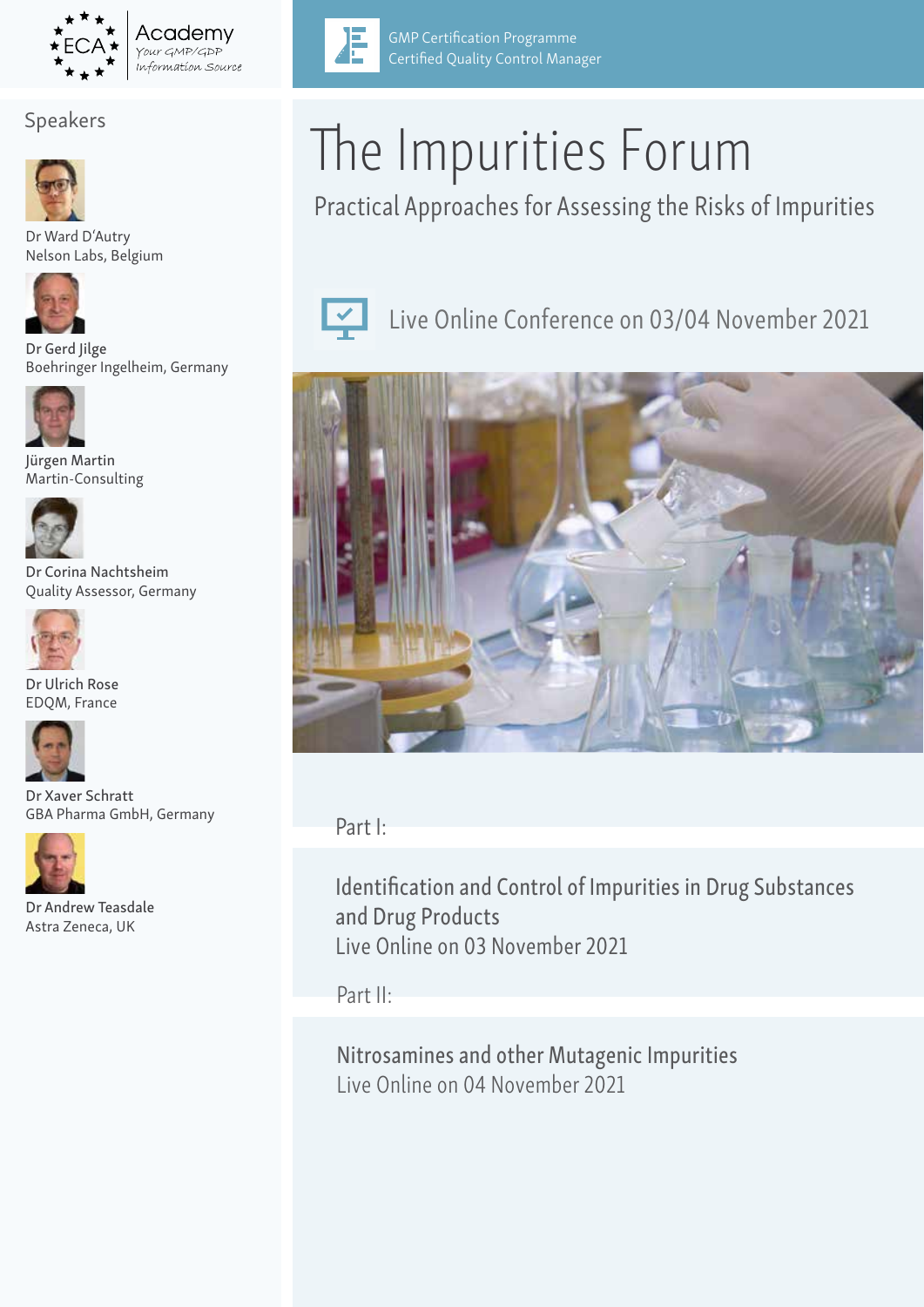# **Objectives**

Part I of the Impurities Forum will provide an opportunity to reinforce and expand your knowledge of the general area of impurities in chemical entities from initial development to the market with emphasis on

- Detection, profiling and control of impurities in drug substances, intermediates and drug products
- Important monographs and chapters in Ph. Eur. for control of impurities
- Practical aspects of method validation for impurities determination
- Analytical techniques used for detecting and qualifying impurities
- Extractables and Leachables as a source of impurities
- Approaches for investigation and determination of unexpected impurities

This event is designed to provide a comprehensive review of impurities analysis and characterisation in drug substances and drug products and their recording and reporting.

# Background

Setting specifications for impurities are one of the most critical topics in the development of new drug products. Impurities analysis in drug substances and drug products and their recording and reporting is quite often a challenge for the scientific experts in routine production and quality control. This challenge is even bigger when profiles of unknown impurities in complex matrices have to be established. The Valsartan case made clear the importance of a thorough process understanding.

# Target Audience

This Live Online Conference addresses all personnel involved in development of drug substances and drug products from scientific staff to laboratory heads involved in R&D. The needs of Laboratory Managers, Supervisors and Analysts in pharmaceutical quality assurance and quality control departments will also be covered. This event will also address regulatory requirements and hence is applicable to people working in the regulatory affairs area.

# Programme

Impurities Analysis and Qualification of Impurities in Drug Substances and Drug Products – General Overview

- Impurity profiling in synthetic drug substances
- Qualification of impurities
- Degradation studies
- **IDENTIFICATE:** Identification of chiral impurities, polymorphic phases and new impurities
- Residual solvents
- **IMPURIER IN STARTE IN STARTE IN STARTE IN STARTE IN STARTE IN STARTE I**
- Pharmacopoeial tests and acceptance criteria
- **Drug product specifications and parametric release**

## Control of Impurities in Ph.Eur.

- Which impurities are controlled?
- General texts/monographs/ICH guidelines
- **•** Organic impurities in Ph. Eur.
- Specification setting
- Validation
- **Elemental impurities**

### Analytical Method Validation for Impurities Determination at Various Development Stages

- Quantification of impurities
- How to define an impurity profile (stress tests)
- Reference substances
- Validation of methods at various development stages
- Statistical approaches to method validation (LOD & LOQ)

#### Presentation and Workshop: Analytical Techniques for Determination and Qualification of Impurities in Starting Materials and Intermediates

Applying an example of an API synthesis the participants will learn in the Workshop which activities are necessary to characterize drug substances taking into account the following aspects:

- Analytical procedures are necessary for the characterization
- Experiments necessary to check the downstream impurities in order to justify acceptance criteria for the respective impurities
- Other impurities have to be taken into account
- Experiments to be performed in order to get a stability-indicating analytical procedure

#### Extractables and Leachables – What is Expected from Packaging Materials for Drug Products?

- Why should Extractables & Leachables be assessed?
- Regulatory requirements and guidelines in the EU and US and pitfalls
- General flow and critical aspects of Extractables & Leachables studies
- Safety qualification of Extractables and Leachables

#### Unexpected Impurities: Approaches for Investigation and Determination

- Is there such a thing as 'unexpected impurities" or is there a lack of process understanding?
- Valsartan overview of events
- Source of contamination
- Mechanistic understanding
- Examination of risk within other Sartans overview of how to conduct a risk assessment and to identify key factors
- Are there other mutagenic impurities related risks?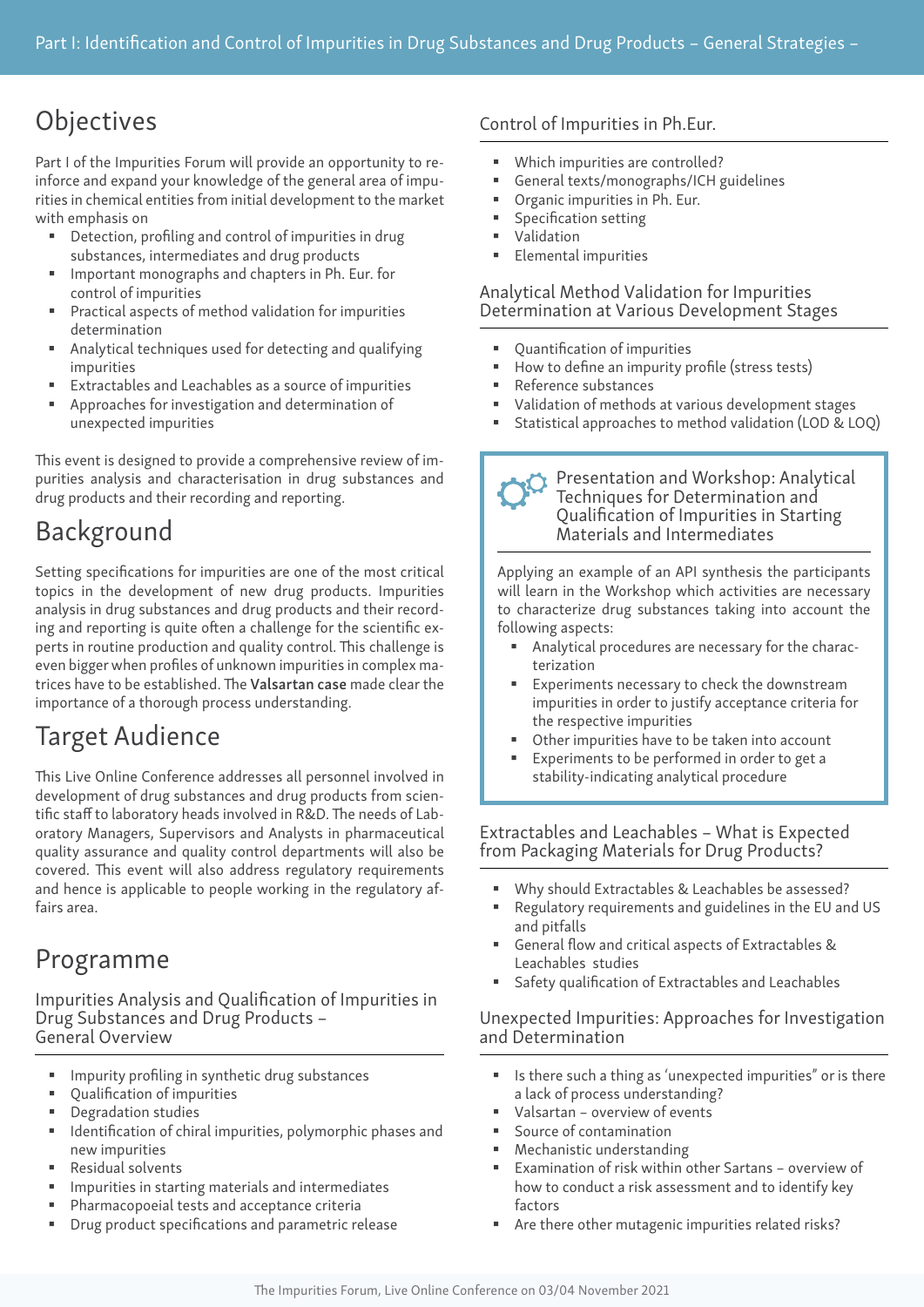# **Objectives**

In Part II of the Impurities Forum the relevant aspects of root cause analysis and risk assessment with respect to potential Nitrosamine contamination in drug substances and drug products will be discussed. You will hear what you need to know about the required risk assessments for medicinal products containing chemically synthesized APIs. In particular you will learn

- which root causes for Nitrosamine Impurities should be considered,
- which practical approaches can be applied to assess the risks related to potential Nitrosamine contamination,
- which safety aspects need to be considered regarding Nitrosamine Impurities in drug products,
- which regulatory actions are to be taken in case of Nitrosamine Impurities and what authorities expect in these cases.

You will get advice from industry experts on how to cope with the challenge of performing risk assessments. Furthermore a representative of the EDQM will inform you about the European Pharmacopoeia activities (policy) on mutagenic impurities with focus on Nitrosamines.

# Background

Mutagenic substances as impurities in drug substances or drug products are of big concern as they have the potential to alter or damage human DNA. Among these species Nitrosamines and elemental impurities have triggered various regulatory activities and initiatives. Since September 2019 Marketing Authorisation Holders are requested to evaluate the risk of the presence of Nitrosamine impurities in human medicinal products containing chemically synthesised APIs. In case of a contamination with Nitrosamines MAHs are requested to file a variation application. All regulatory activities with regard to such cases have to be completed within a 3 years period (end of March 2022). The ICH Q3D Guideline for Elemental Impurities was published as Step 4 document and has meanwhile been revised twice, regarding Cadmium Inhalation PDE and cutaneous and transdermal products.

# Target Audience

The Live Online Conference addresses all personnel involved in development of drug substances and drug products from scientific staff to laboratory heads involved in R&D. The needs of Laboratory Managers, Supervisors and Analysts in pharmaceutical quality assurance and quality control departments will also be covered. This event will also address regulatory requirements and hence is applicable to people working in the regulatory affairs area.

# Programme

#### European Pharmacopoeia Activities on Nitrosamines and other Mutagenic Impurities

- Ph. Eur. General policy on DNA reactive impurities
- Control of Nitrosamines in Ph. Eur.
- Changes in individual and general monographs following the Sartan case
- New general chapter on control of nitrosamines

Root Causes for Nitrosamine Impurities and Other Mutagenic Impurities – Practical Approaches to Assess the Risks

- Development of a systematic risk-based approach
- Key factors and the development of a decision tree
	- API
	- Drug Product
	- Packaging

#### Mutagenic Impurities Introduced from Supply Chains Processes

- APIs, excipients, packaging materials impacting the purity profile
- Process mapping and evaluation of supply chain processes
- Risk measurement and evaluation of process steps according to ICHQ9
- Vendor audits, vendor complaint tracking and monitoring programs
- Risk-based approach for supplier quality evaluation
- Testing strategies

### Workshop: Conducting a Risk Assessment

In this Workshop the participants will work on several case studies and perform a risk assessment for different scenarios taking into account e.g. manufacturing equipment, dosage form of the drug product etc.

#### Nitrosamines and Other Genotoxic Impurities – Authorities Expectations and Dossier Requirements

- The assessor's approach: principles of toxicological assessment
- Structural alerts
- Limits and Permitted Daily Exposure
- The ALARP principle
- Examples of low daily dose drug substances
- Impurities derived from alkylating agents (mesilate, besilate, tosilate, diisothionate); examples
- Nitrosamines the Valsartan case
- Potential mutagenic residual solvents
- Impurities derived from metal catalysts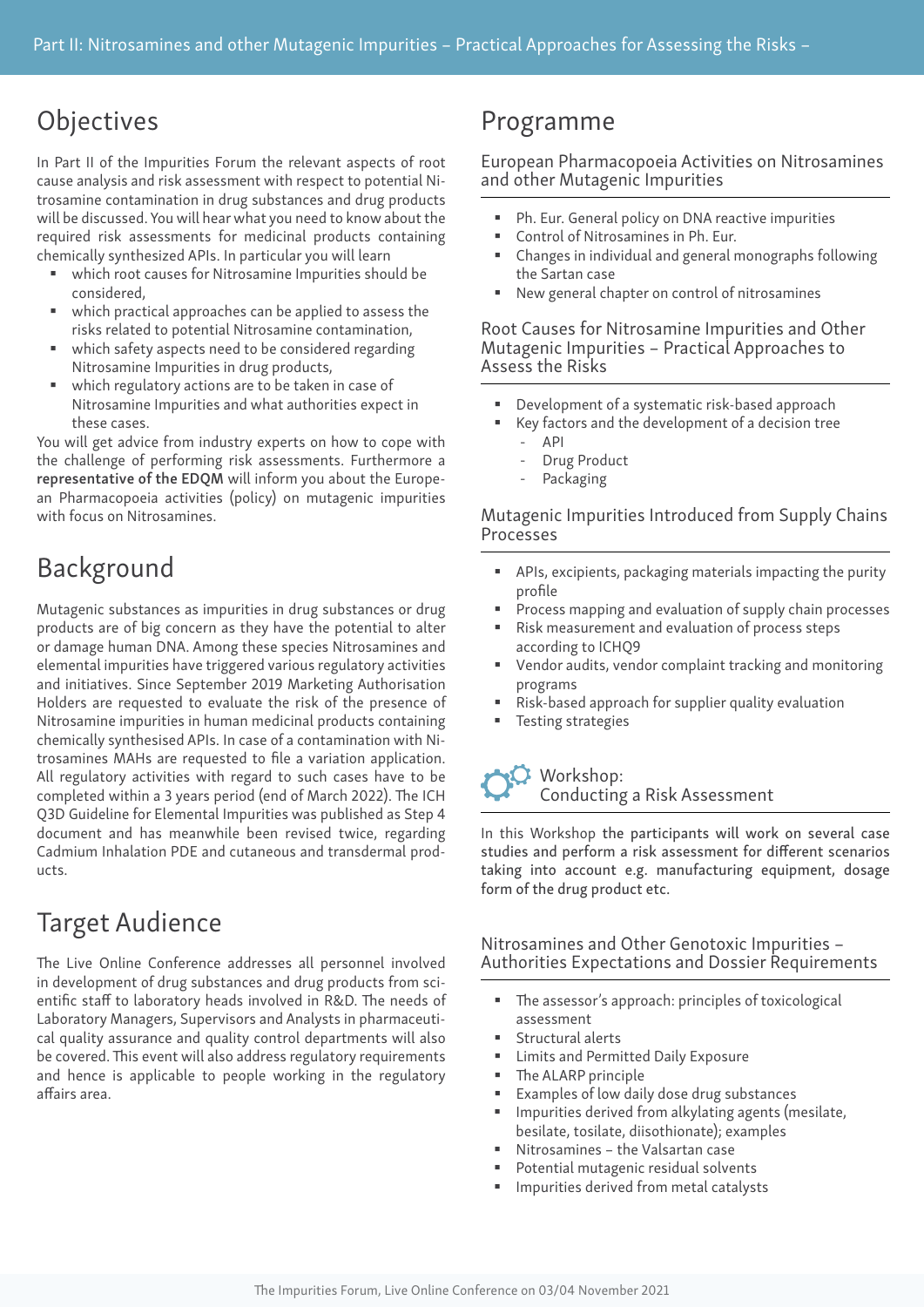

Dr Ward D'Autry Nelson Labs, Belgium

Ward D'Autry is Study Director Extractables & Leachables at Nelson Labs. His key technical expertise is chromatography coupled to (high resolution) mass spectrometry, for the identification of small molecules. As study director he is on the interface between the sponsor's requests and the analytical laboratory.



Dr Gerd Jilge Boehringer Ingelheim, Germany

Dr Gerd Jilge was responsible for method development and validation for the application of analytical procedures. After having taken a position in Drug Regulatory Affairs with the focus on CMC documentation for the submission of new and registered drug products he joined the Quality Management department where he is working on method development for new drug substances.



Jürgen Martin Martin-Consulting, Germany

Mr Jürgen Martin has more than 25 years of experience in pharmaceutical industry and quality control. After his education at the university of Konstanz he has held different leading positions focusing on quality control topics at Byk Gulden, Altana Pharma and Nycomed. Between 2011 and 2019 he was building up and heading the quality control of the BIPSO GmbH. Since 2019 he is operating his own consultancy and software development office.



Dr Corina Nachtsheim Quality Assessor, Germany

Dr Corina Nachtsheim is working as quality assessor at the German Federal Institute for Drugs and Medical Devices (BfArM) since Jan. 2001. Since Nov. 2007, she is an external expert in the framework of the certification procedure of the EDQM in Strasbourg. She became a member of the chemical Technical Advisory Board (EDQM) in Nov. 2011 and is currently chairperson.



Dr Ulrich Rose EDQM, France

Dr Ulrich Rose works since 1991 at the EDQM in Strasbourg. Until 2011 he was responsible for establishment and monitoring of the Ph. Eur. reference standards and was involved in the elaboration and revision of monographs of the European Pharmacopoeia. After that he became coordinator and auditor for EDQM's Mutual Joint Audit Program where he had to audit the Official Medicines Control Laboratories (OMCLs) in Europe. Since 2014 he is head of division A and deputy head of the Ph. Eur. Department where he is overlooking the monograph work on chemicals, excipients, herbals and general chapters of Ph. Eur. and is involved in the international harmonisation of pharmacopoeias.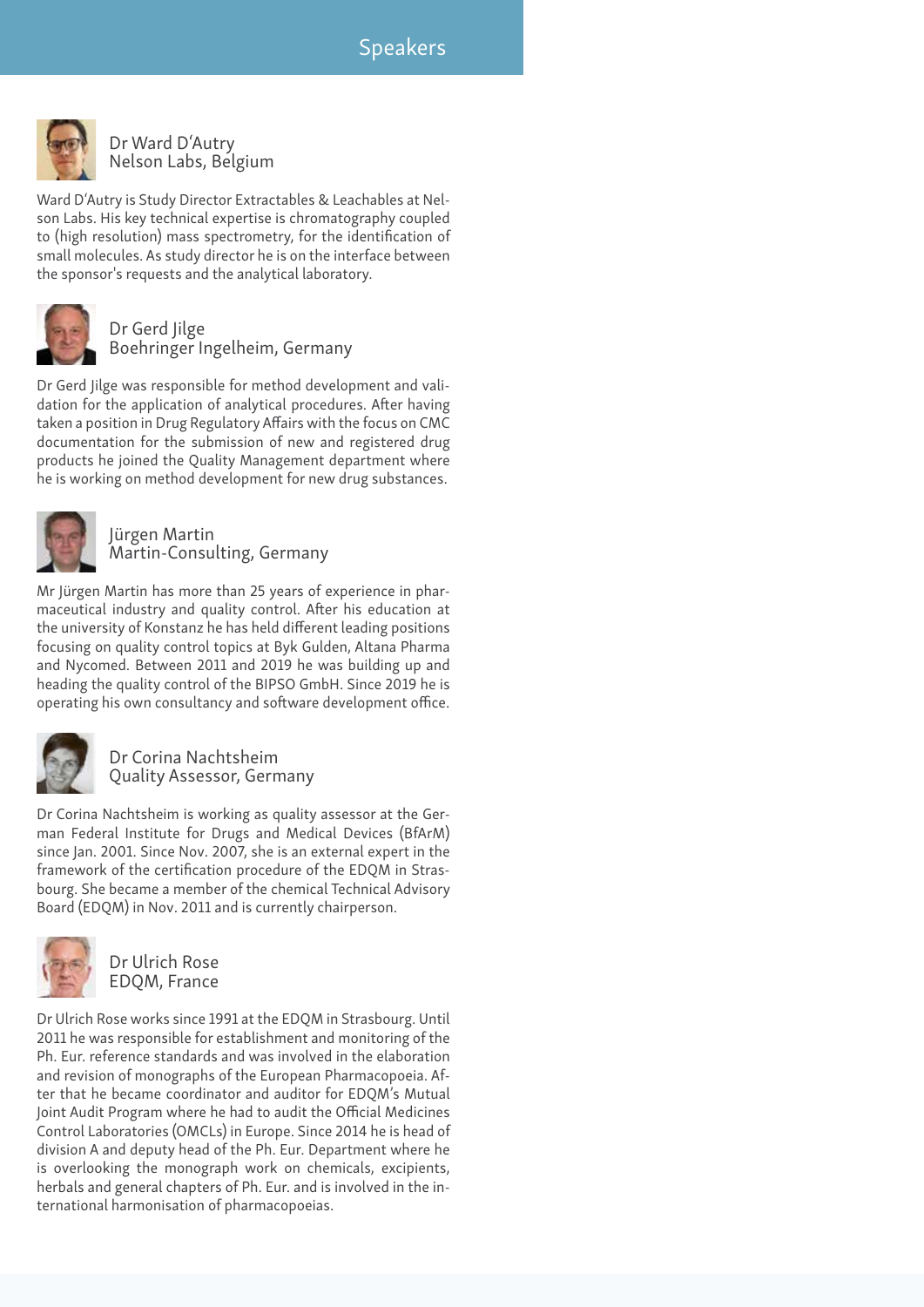

#### Dr Xaver Schratt GBA Pharma GmbH, Germany

Dr Xaver Schratt is head of department R&D 2 and an expert for chromatography and mass spectrometry. In charge of national and international pharmaceutical companies he manages all analytical aspects of projects from preclinical stage up to phase III and post market approval with focus on method development, validation and qualification of reference standards.



Dr Andrew Teasdale Astra Zeneca, United Kingdom

Dr Andrew Teasdale PhD has over 20 years' experience in the pharmaceutical industry as an analytical chemist and within quality assurance and regulatory roles. He has led a number of industry expert groups within Pharmaceutical Research and Manufacturers of America (PhRMA), European Federation of Pharmaceutical Industries and Associations (EFPIA), Product Quality Research Institute (PQRI) and the Extractables and Leachables safety Information exchange (ELSIE). He is also currently the chairman of the Joint Pharmaceutical Analytical Group (JPAG) in the UK.

#### Your Benefit

#### Internationally Acknowledged Certificate from ECA Academy

The EU GMP Guide requires: "... All personnel should be aware of the principles of Good Manufacturing Practice that affect them and receive initial and continuing training,…". This is why you receive an acknowledged participant certificate, which lists the contents of the seminar in detail and with which you document your training.